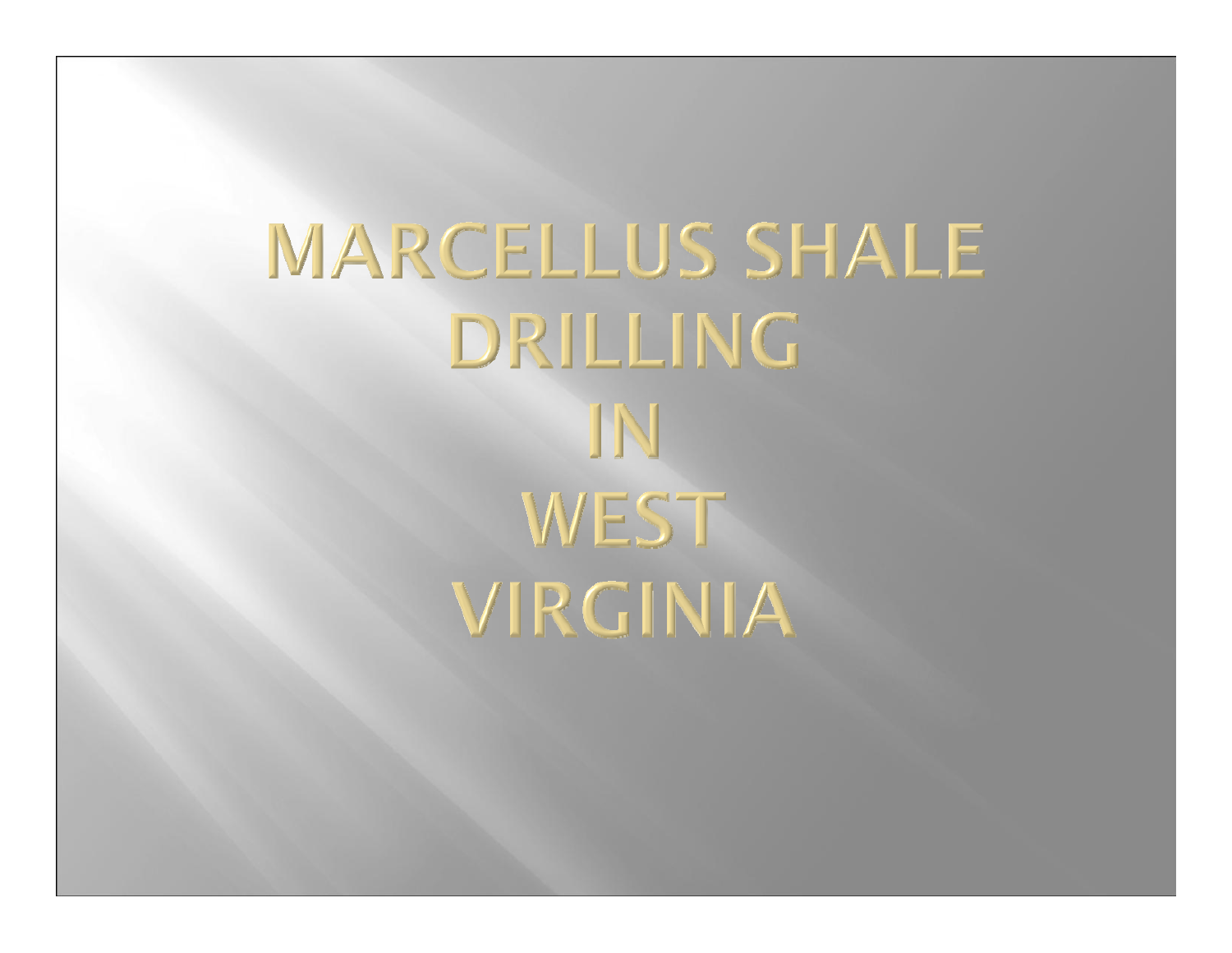# Where is the Marcellus present in  $W<sub>2</sub>$

- □ It is present below the surface, at varying depths throughout much, but not all of WV.
- □ It is not present in extreme eastern or western WV.
- □ It crops out at the surface in parts of the Valley and Ridge province in eastern WV. □ It varies in thickness across WV.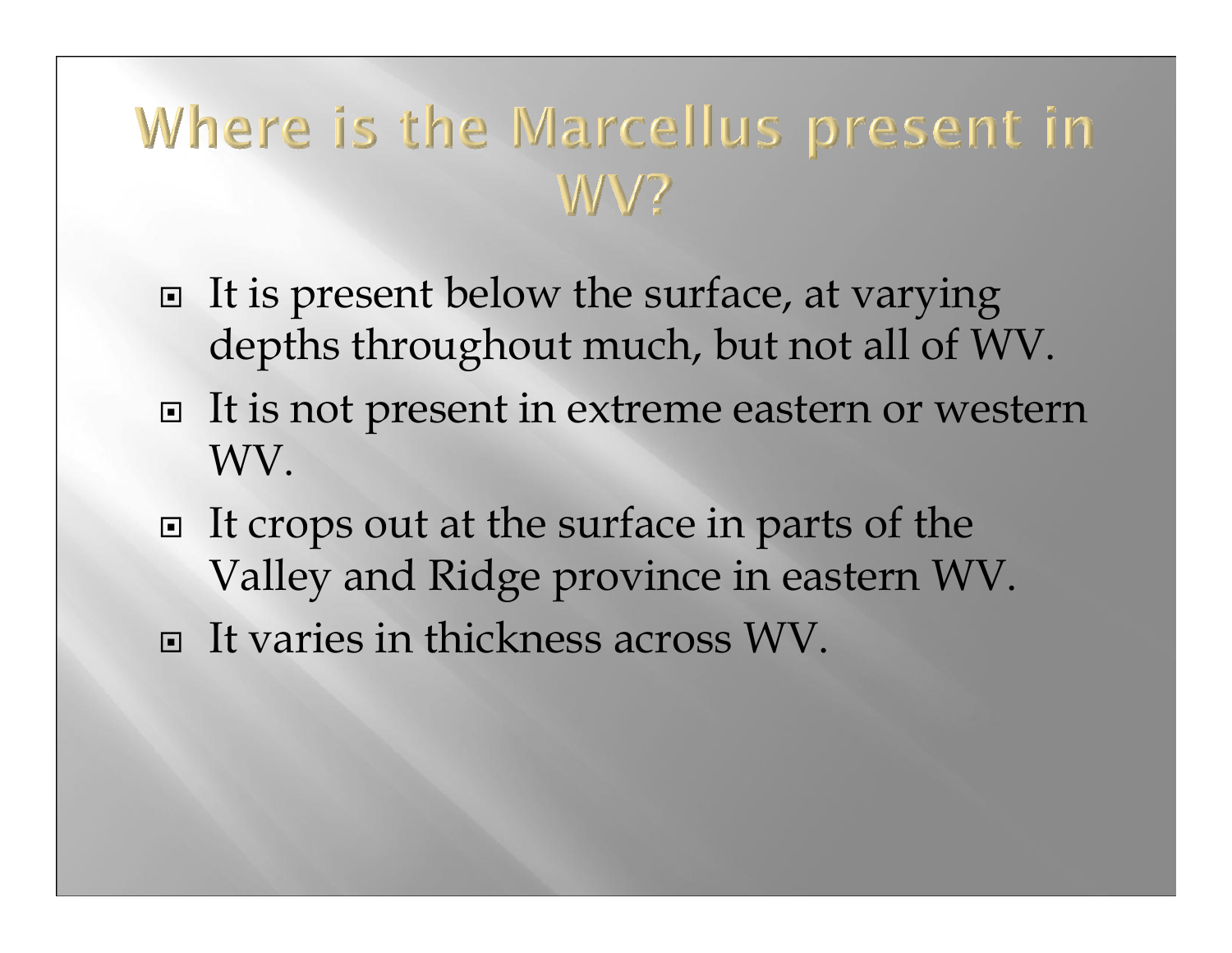## Thickness in feet and extent of Marcellus Shale in subsurface

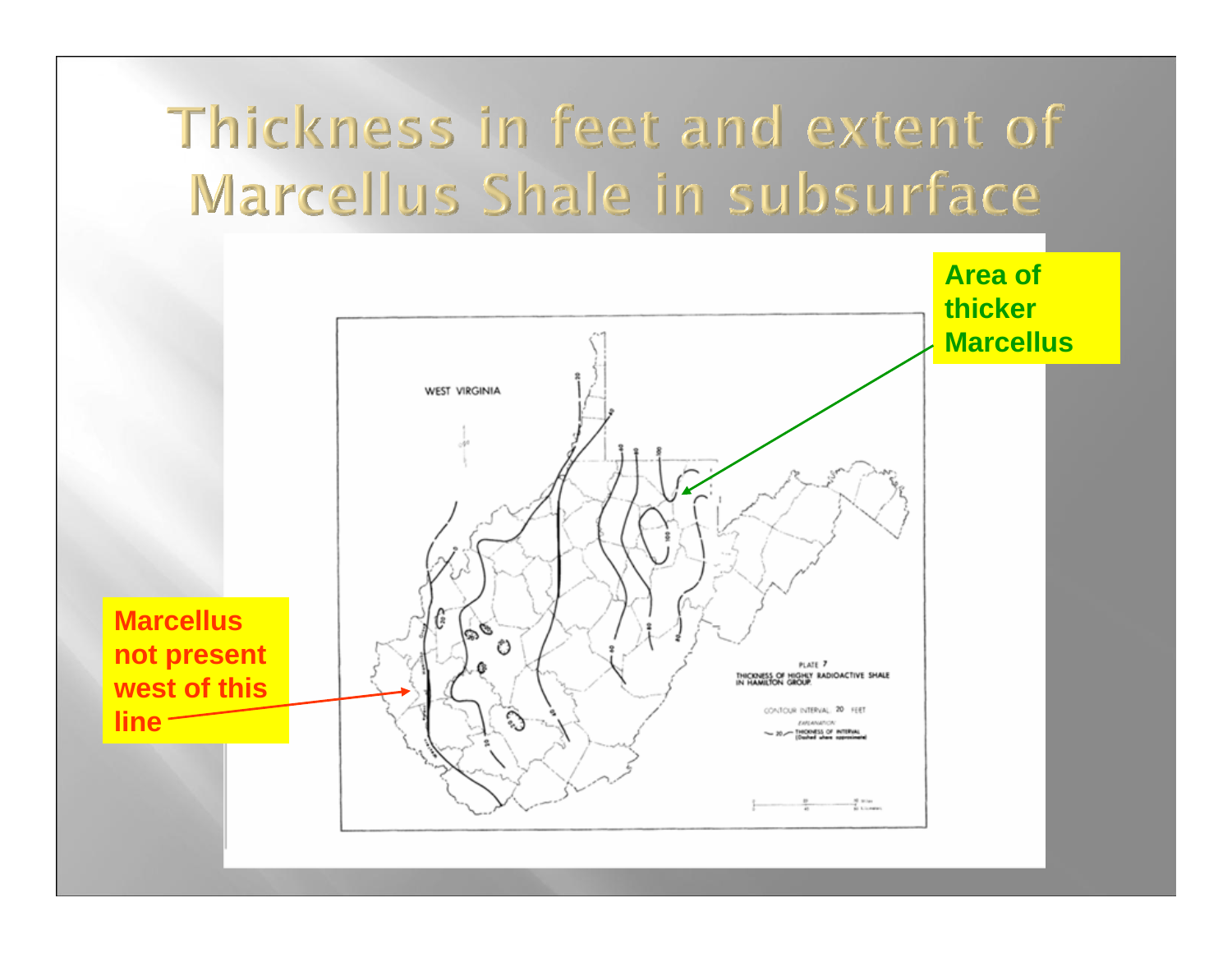# Total Permitting Activity

#### Permits Issued in 2007 3238

#### Permits Issued in 2008

3246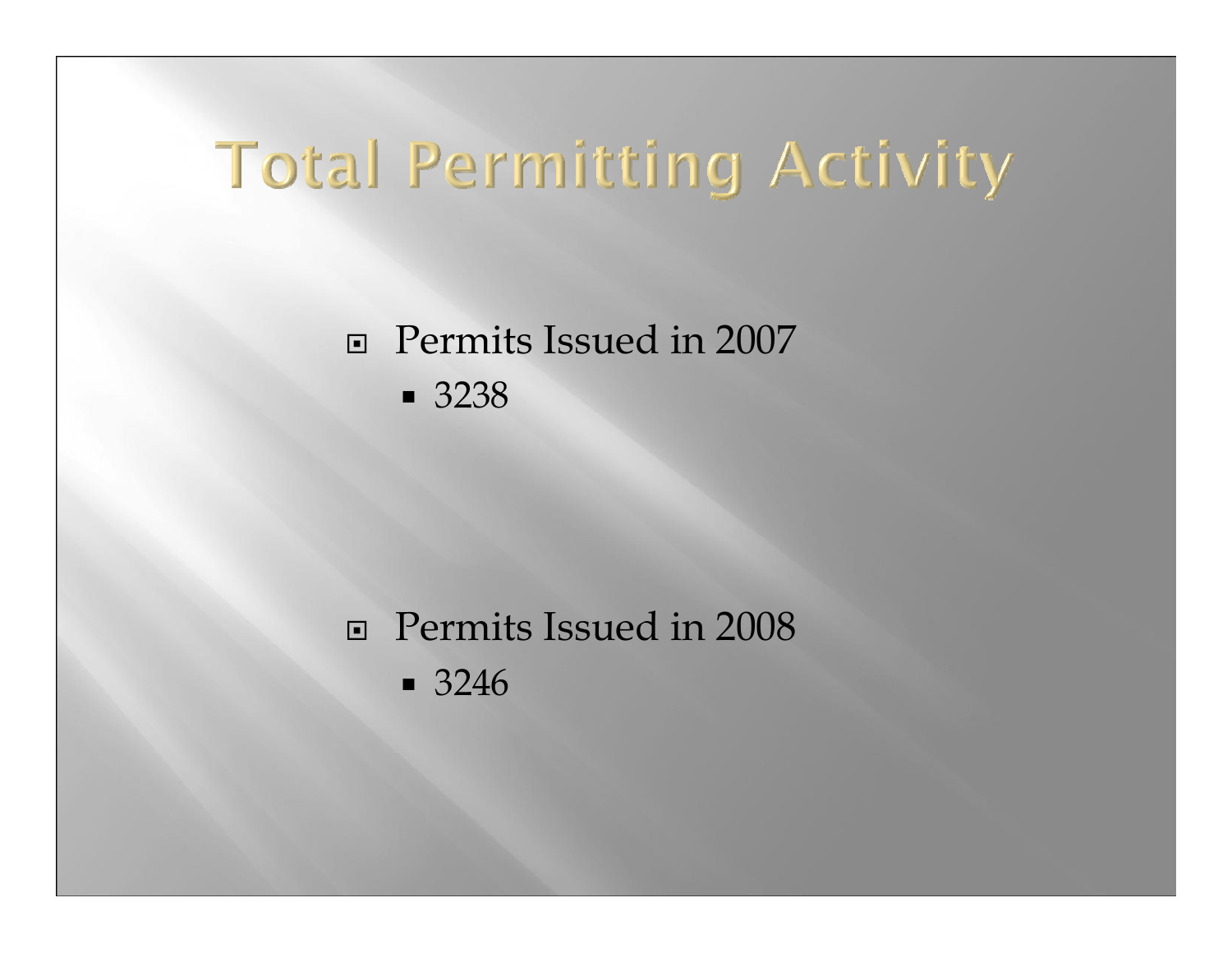Number of Marcellus Permits in Last Two Years

Approx. 682 (includes vertical and horizontal)

Number of Marcellus Wells Drilled in Last Two YearsApprox. 427 (includes vertical and horizontal)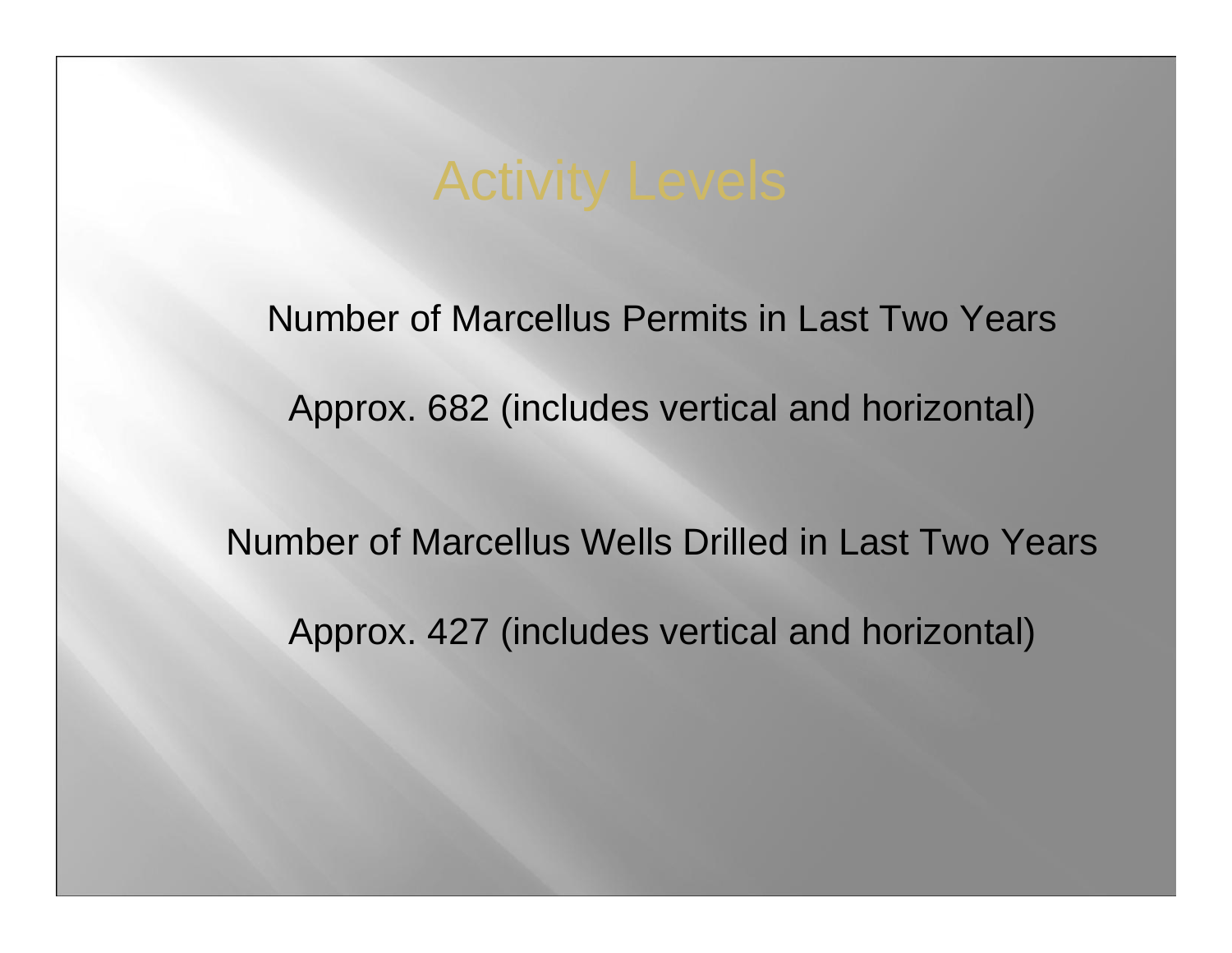### **Taylor County**

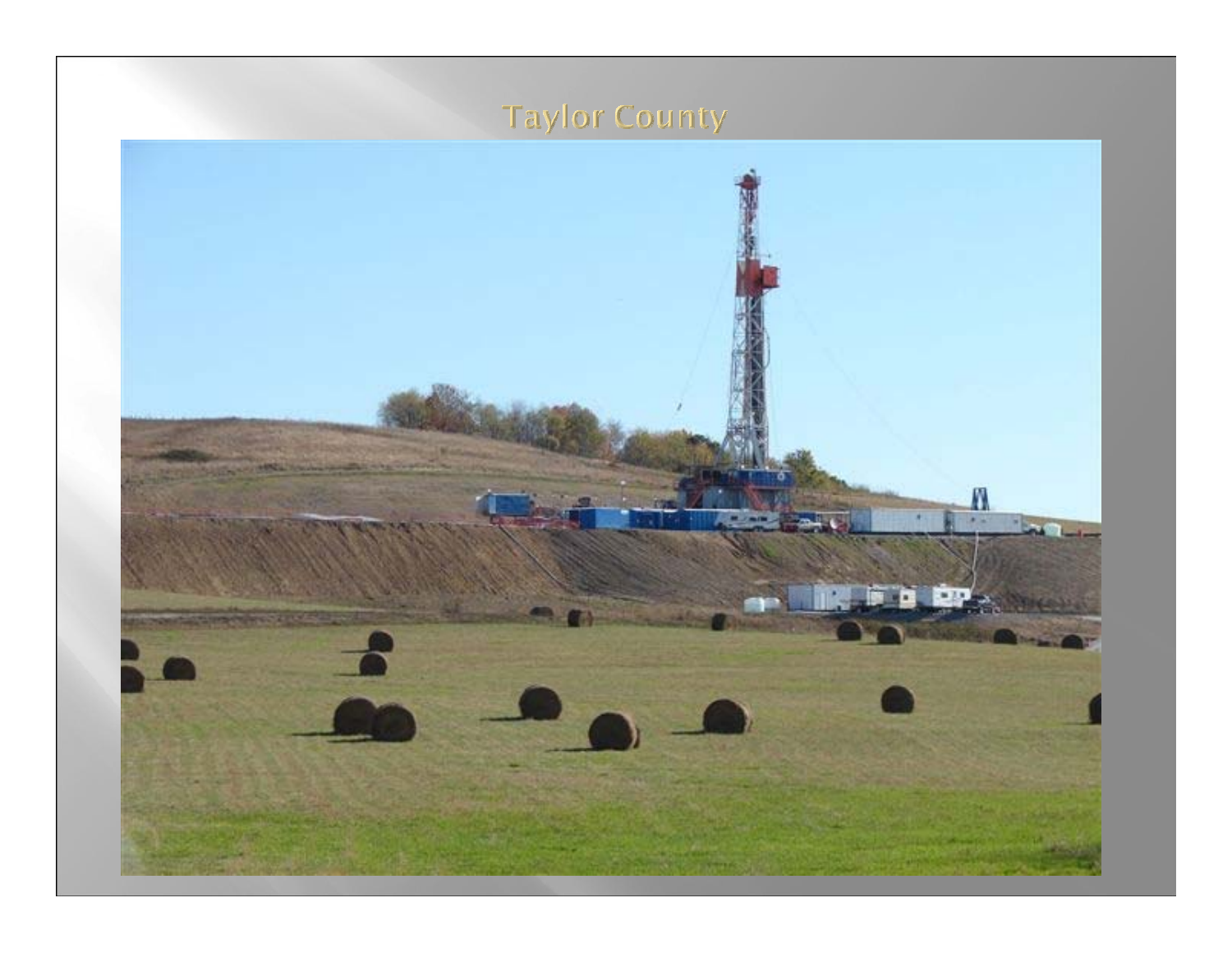#### Taylor County

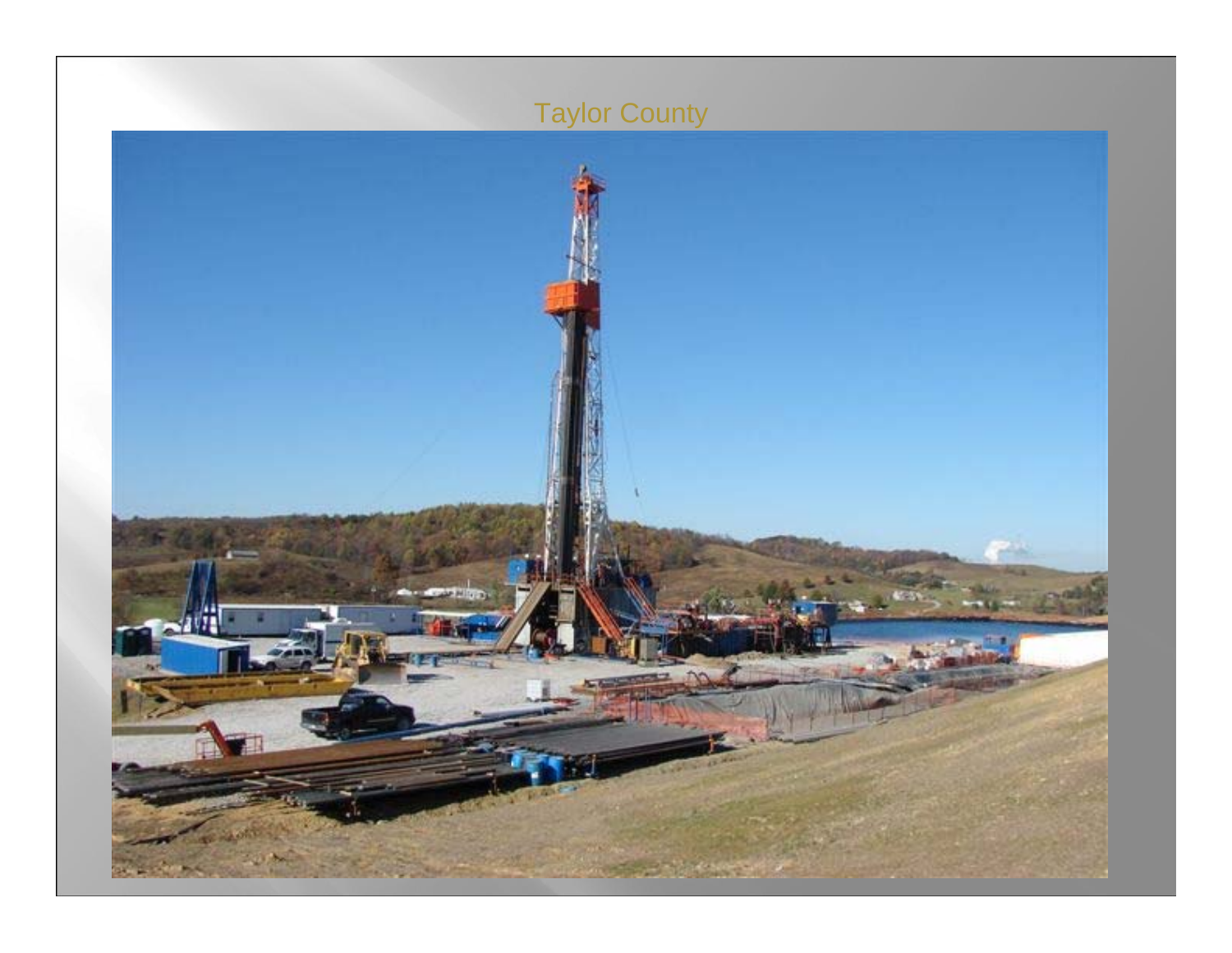### **Taylor County**

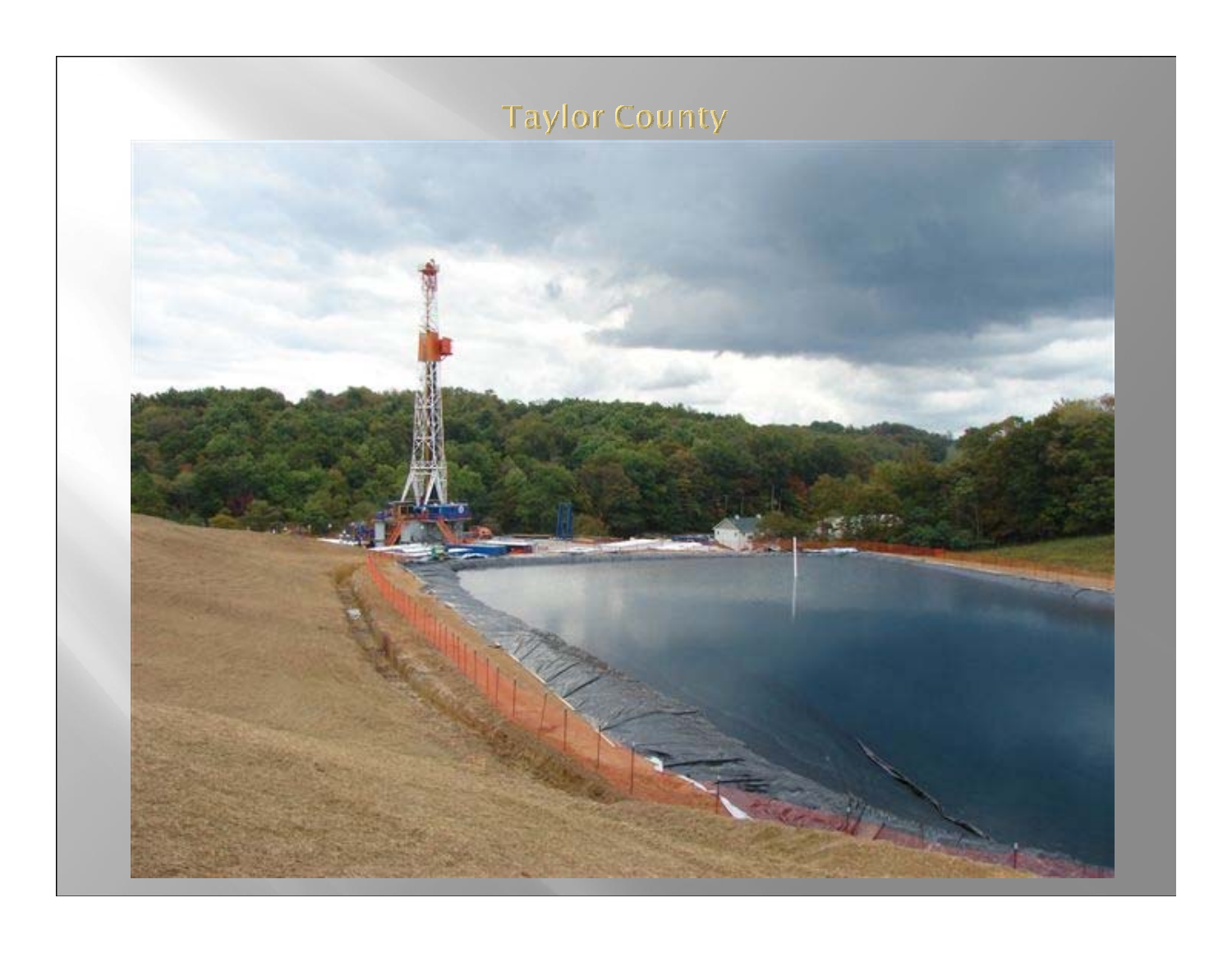### What's Different About This Play??

# **Water Water** Water—Much Larger Volumes For Drilling/ Fracturing

Roughly 10 Times More **Water**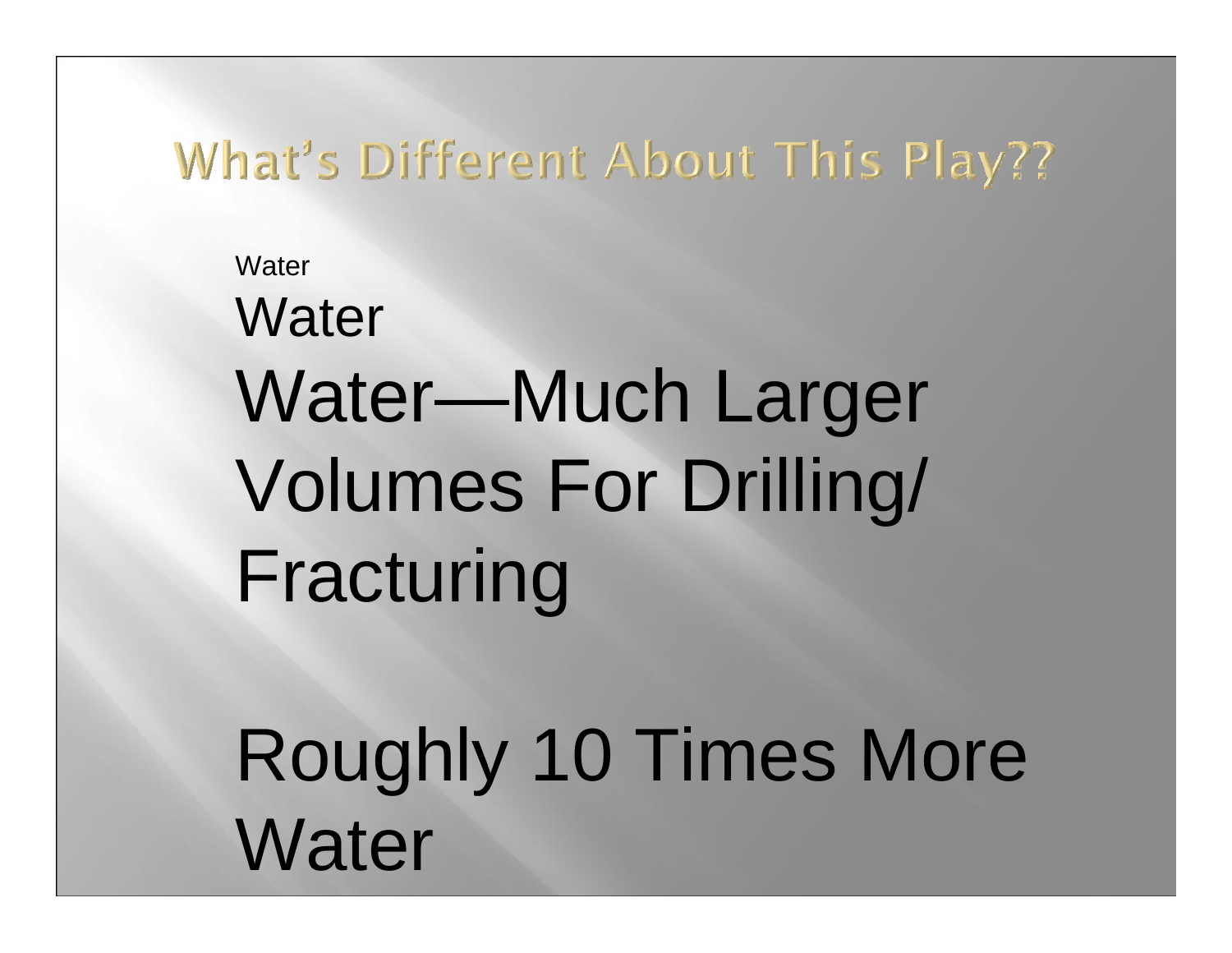

3-6 million gallons needed to Drill & Frac Horiz. Well

Source water?

What happens to the water? 30-70% of water used flows back. We looked at one well

Geology.com

Well is turned horizontal

**Marcellus Shale** 

Hydrofrac Zone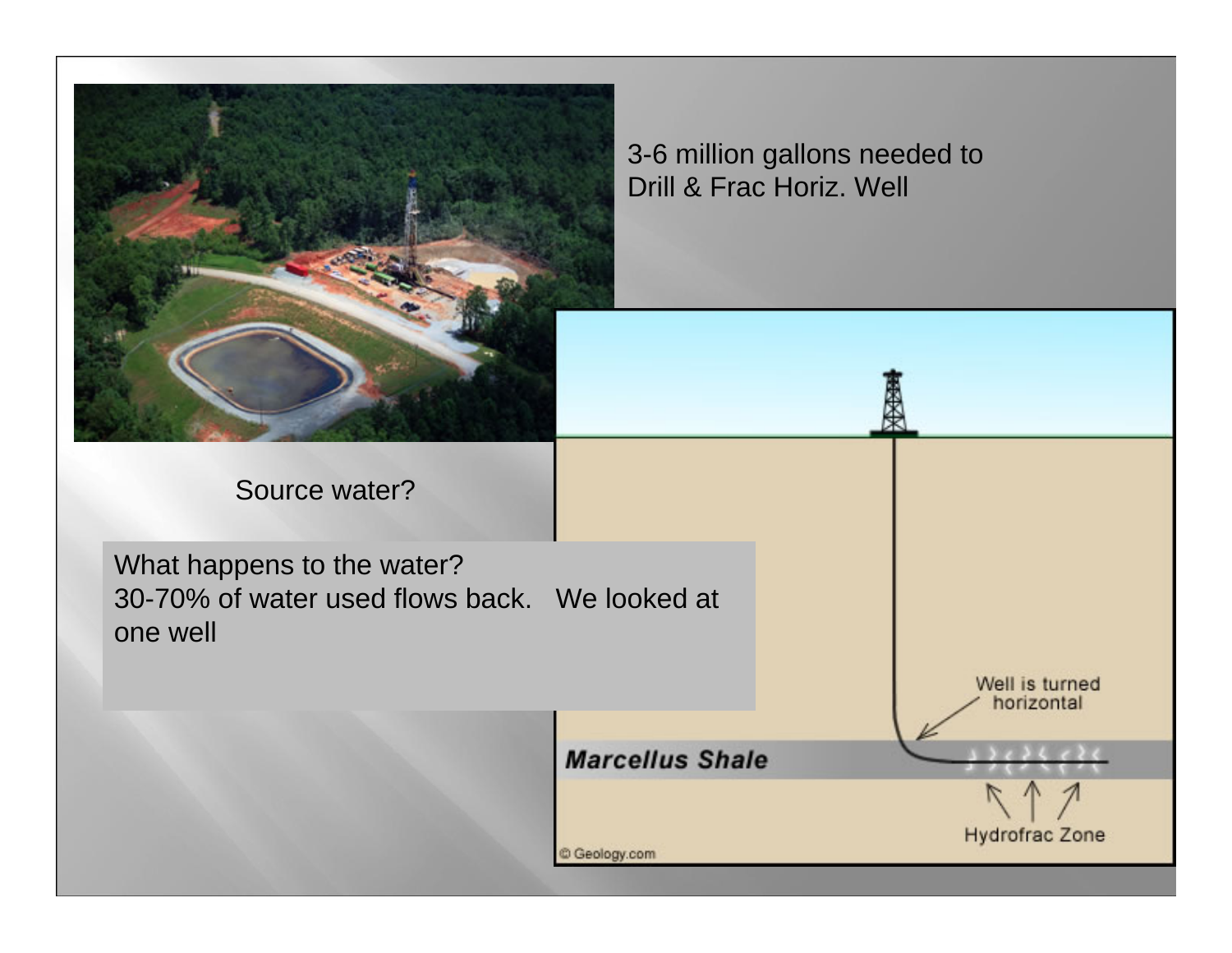### Well Development Issues

Water Withdrawal—Impacts to States' Water Resources

Site Construction—Larger Sites, Greater Erosion/Sedimentation Challenges; Larger Pits/Ponds, Greater Focus on Design Criteria (Industry Inspection Directive)

Water Disposal—Limited Options; Some Land Application, UIC, NPDES, Reuse/Recycle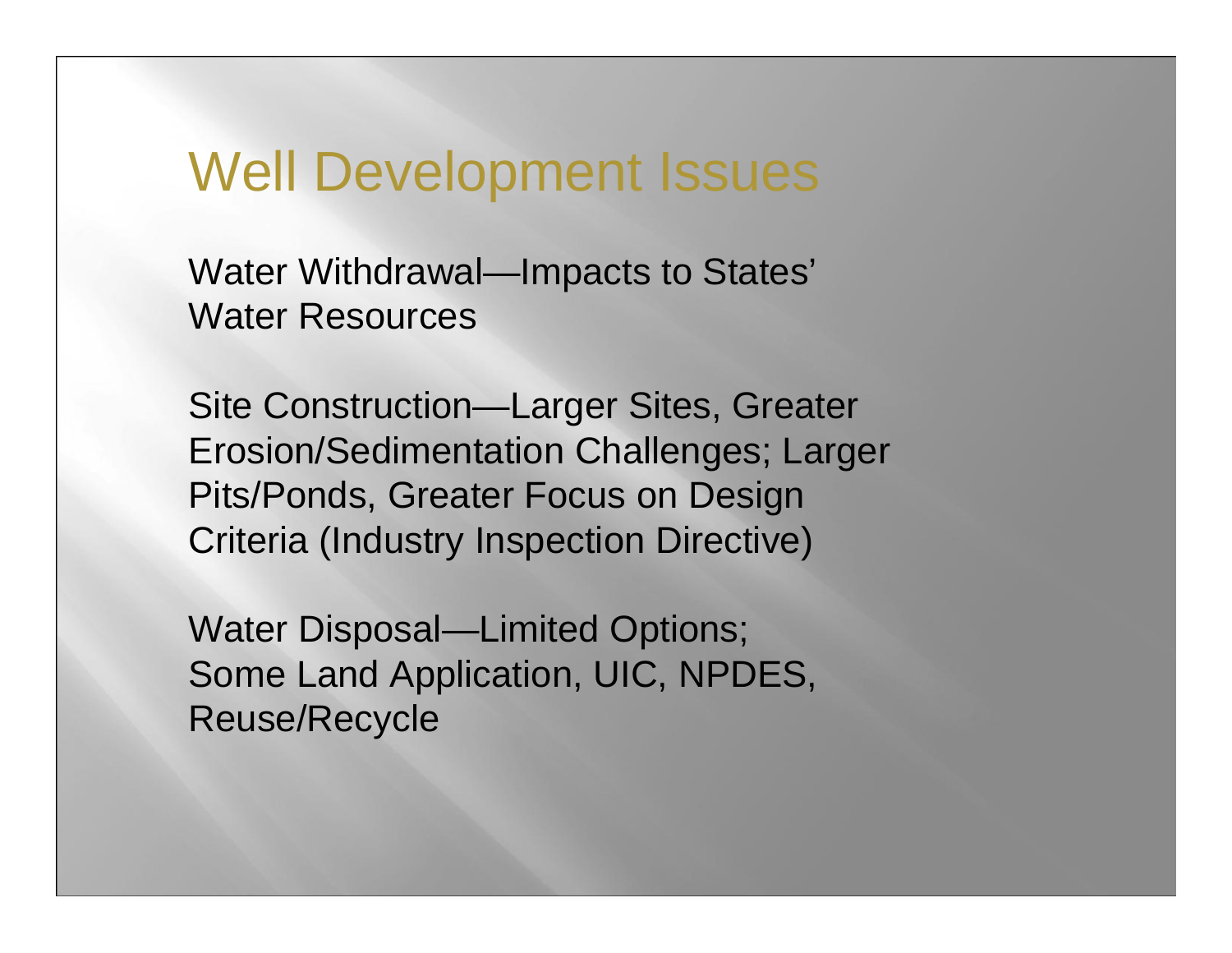### What's on the Horizon

Industry Guidance Document

Permit Addendum

Water Characterization—Industry and DEP

Water Use Registration w/DWWM